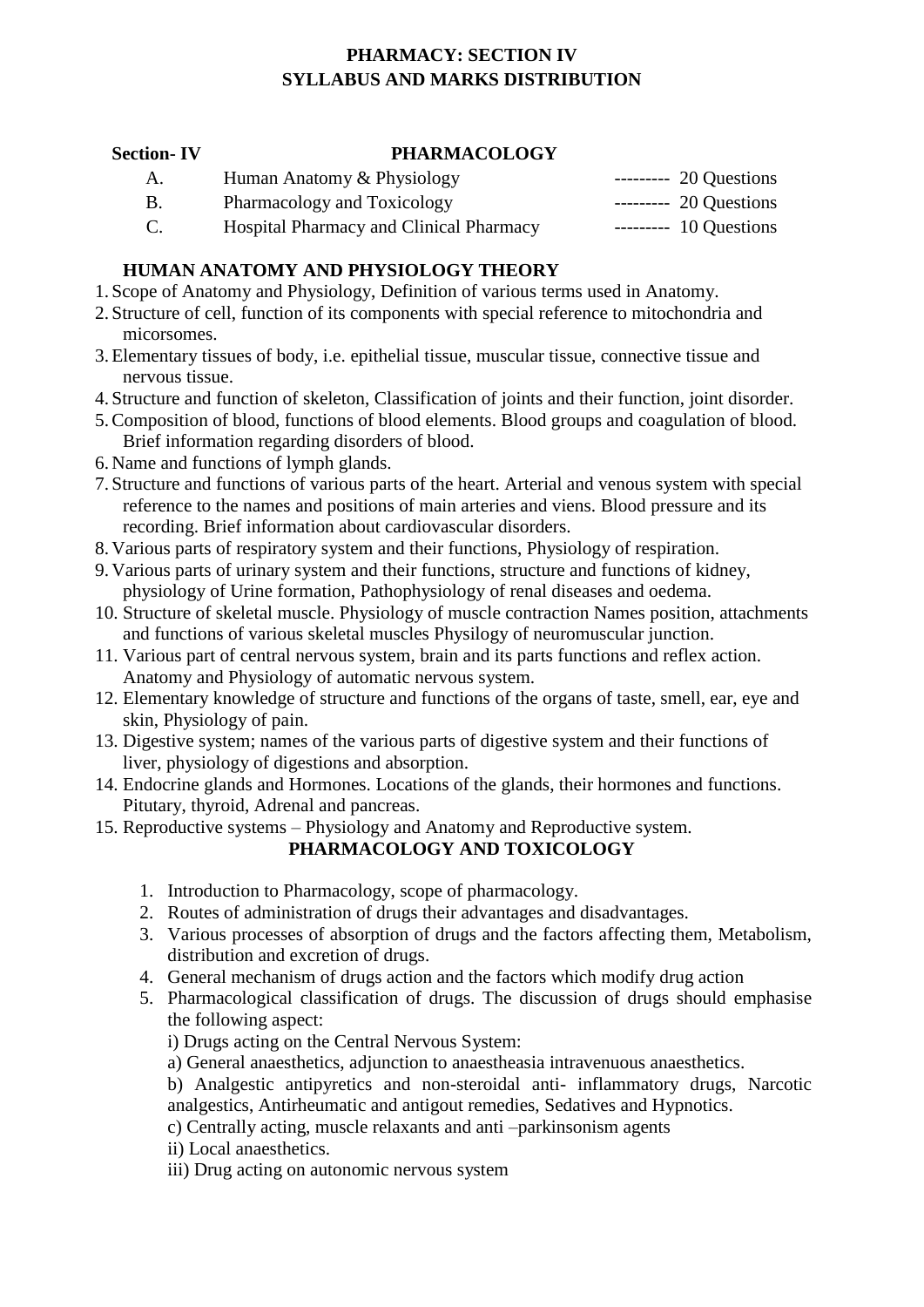a) Cholinergic drug, anticholinergic drugs, anticholinerserase drugs.

b) Adrenergic drugs and adrenergic receptor blockers.

c) Neurone blockers and ganglion blockers,

d) Neuromuscular blockers, drugs used in myasthenia gravis.

iv) Drugs acting on eye, mydriatics, drugs used in glaucoma.

v) Drugs acting on respiratory system-Respiratory stimulants Bronchodilators, Nasal decongestants, Expectorants and Antitussive agents.

vi) Antacids, Physiological role of histamine and serotonin, Histamine and drugs used in atherosclerosis.

vii) Cardio Vascular drugs, Cardio tonics, Antiarrhyhmic agents, Antianginal agents, Antihypertensive agents Peripheral Vasodilators and drugs used in atherosclerosis.

viii) Drugs acting on the blood forming organs, Haematinics, Coagulants and anti-Coagulants, Haemostatics, Blood substitutes and plasma expanders.

ix) Drugs affecting, renal function-Diuretics and antidiuretics.

x) Hormones and hormone antagonists-hypoglycemic agents, Antithyroid durgs, sex hormones and oral contraceptives and laxatives, Antidiarrhoeals, Emetics, Antiemetics, Antispasmodics.

- 6. Chemotherapy of microbial disease: Urinary antiseptics, Sulphonamides. {emocooms. Streptomycin. Tetracylines and other antibiotics, Antitubercular agents, anti fungal agents, anti viral drugs, antileprotic drugs.
- 7. Chemotherapyor protozoal diseases. Anthelmintic drugs
- 8. Chemotherapy of cancer.
- 9. Disinfectants and antiseptics A detailed study of the action of drugs on each organ is not necessary.

## **HOSPITAL PHARMACY AND CLINICAL PHARMACY Part –I Hospital pharmacy**

- 1. Hospitals Definitions, Function, Classifications based on various criteria, organization, Management and Health delivery system in India.
- 2. Hospital Pharmacy:
	- a) Definitions
	- b) Functions and objectives of Hospital Pharmaceutical services.
	- c) Location, Layout, Flowchart of material and men.
	- d) Personnel and facilities requirements based on individual and basic needs.
	- e) Requirements and abilities required for Hospital Pharmacists.
- 3. Drug Distribution system in Hospitals :
	- a) Out Patient service

b) In –Patient services (a) types of services (b) detailed discussion of Unit system. Floor and ward stock system, Satellite Pharmacy Service, Central services, Bedside Pharmacy.

4. Manufacturing:

a) Economical considerations, estimation of demand.

b) Sterile manufacture – large and small volume parenterals, facilities, requirements layout production planning, man-power requirements.

c) Non sterile manufacture-Liquid orals, externals- bulk concentrates.

d) Procurement of stores and testing of raw materials.

- 5. Nomenclature and used of surgical instruments and Hospital Equipments and health accessories.
- 6. P.T.C (Pharmacy Therapeutic Committee), Hospital Formulary System and their organization, functioning, composition.
- 7. Drug information service and Drug information Bulletin.